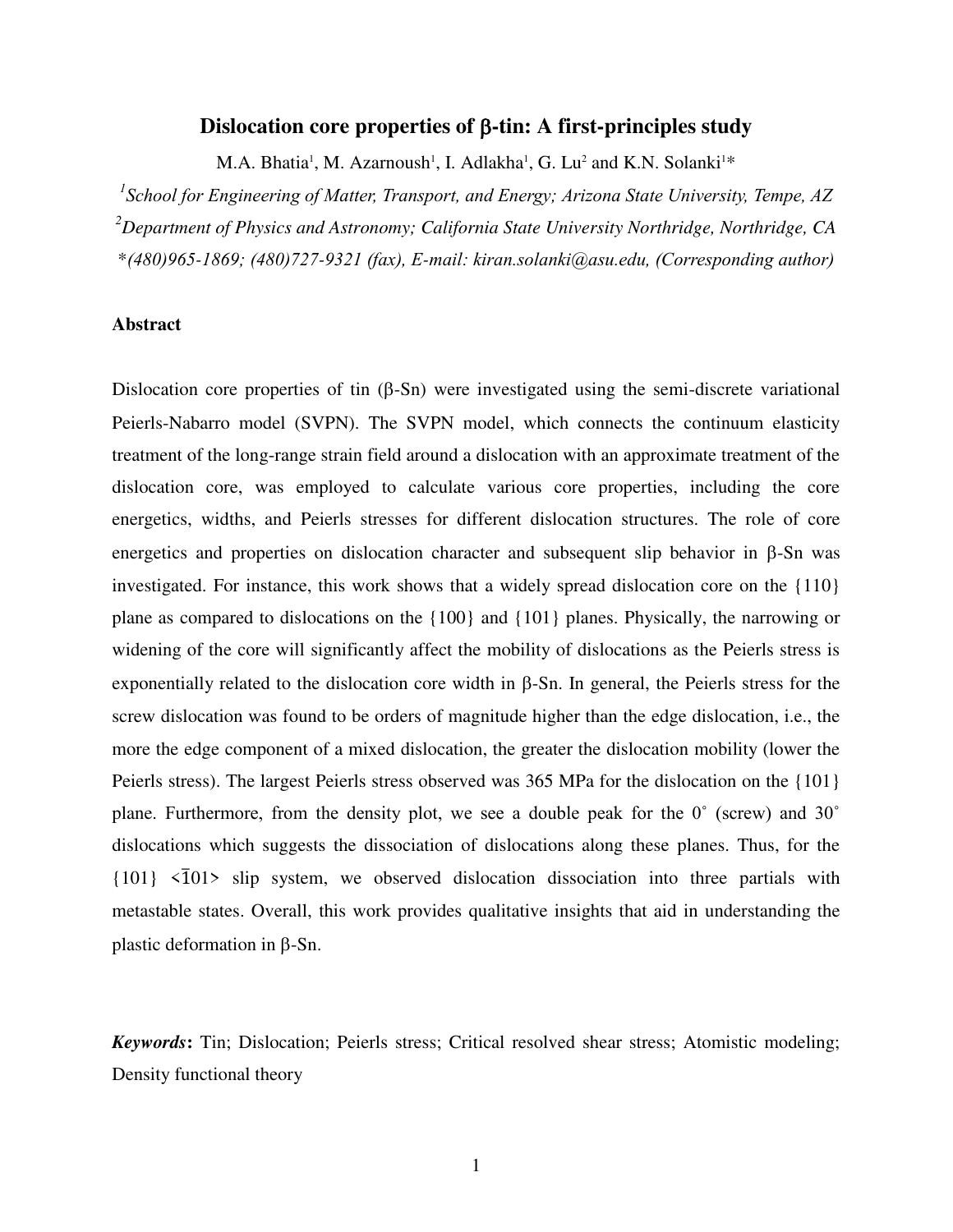## **I. Introduction**

Lead-free solder materials, such as high-tin (Sn) alloys and electrically conductive adhesives (ECAs) have been considered as promising alternatives in electronic packaging as they do not present adverse health risks [1,2]. However, the performance demands placed on advanced electronic packages drives a reduction in solder bump size and pitch. As solder volume decreases there is an increased likelihood for undercooling to occur, and the resulting joint may consist of only a few large grains [3]. Thus, Sn rich alloys are known to fail due to the nucleation and growth of intermetallic phases that drastically alter the mechanical properties of the Sn-alloy [1,4]. Furthermore, at room temperature, β-Sn has highly anisotropic elastic and plastic responses [5–7] due to the body-centered-tetragonal (BCT) crystal structure. Therefore accurate characterization of anisotropic mechanical behavior in Sn grains is increasingly important for solder joint reliability [8]. Recently, Bieler et al. [1,9,10] have analyzed deformation in Sn-Ag solder lap shear joints under thermomechanical fatigue using orientation imaging microscopy (OIM). They found that grain boundary sliding occurred and that the slip behavior could be described using Schmid factor analysis. Conversely, Matin et al. [11] studied the slip behavior in bulk Sn-3.8Ag-0.7Cu fatigue samples and found that fatigue damage was not localized at the grain boundaries; rather, it occurred in the form of persistent slip bands within favorably oriented grains. Indeed, Sidhu and Chawla [12] found that the mechanical constraint imposed on the solder volume dominates over the grain orientation effects in determining the location of crack initiation. Therefore, in order to accurately determine the orientation dependent mechanical behavior of Sn-rich alloys it is clear that understanding all possible active slip systems is necessary along with analyzing the dislocation core properties and glide resistance [2,6,7,13].

Quantum mechanics- and crystal plasticity mechanics-based simulations are increasingly utilized in investigations of fundamental plasticity mechanisms in β-Sn. For instance, based on first-principles calculations, Kinoshita et al. [2] show that the (101) [ $\overline{1}01$ ] slip system had the least ideal shear strength. Similarly, Bhatia et al. [14], using generalized stacking fault energies (GSFE) of different slip systems, concluded that the  $\{100\}$  <001> slip system is the most easily activated system. So far, however, no studies have been conducted to address the sensitivity of slip behavior on the dislocation structure, which plays a crucial role in the plasticity of  $\beta$ -Sn [15]. Note that there are about 32 different slip systems in BCT tin and we have only a semiquantitative understanding of their rank and likelihood to contribute to deformation [10]. The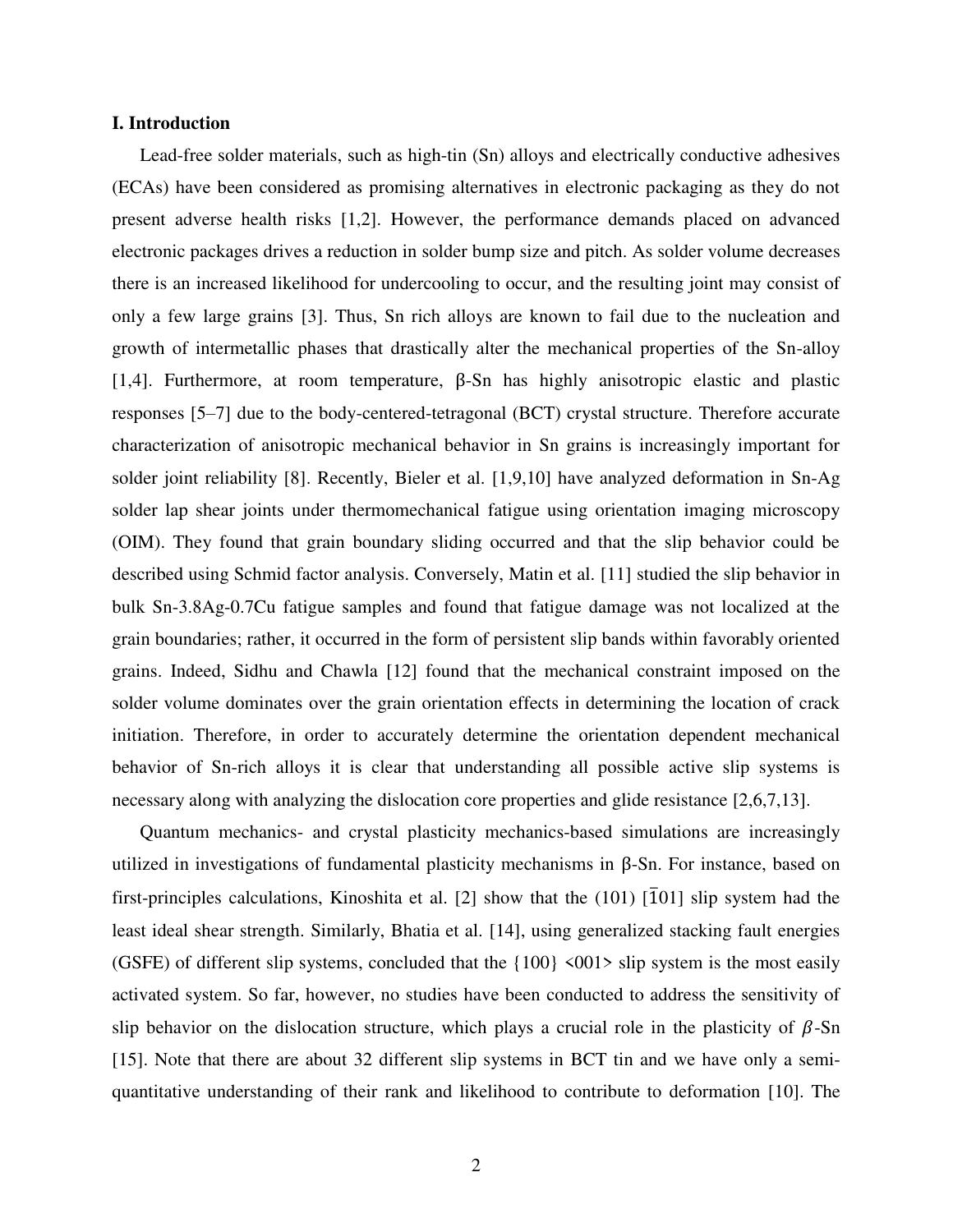determination of the correct slip systems and the elucidation of their deformation mechanisms is a crucial first-step towards the development of discrete dislocation and crystal plasticity models, which can then predict dislocation cell substructure and creep behavior [16]. Therefore, in this work, the preferential slip systems in  $\beta$ -tin were investigated using the first-principles based SVPN method.

In the present paper, the first-principles SVPN model connects the continuum elasticity treatment for the long-range strain field around a dislocation with an approximate treatment of the dislocation core through the first-principles determined GSFE curves [17,18]. This method was employed to calculate various core properties, including the core energetics, widths, and Peierls stresses for different dislocations along with the dissociation of perfect dislocations into partial dislocations in β-Sn at 0 K. Note that in the context of crystal plasticity, the SVPN model provides the upper bound on the dislocation mobility by revealing the nature of core narrowing or broadening in the glide planes. Thus, the role of core energetics and properties on dislocation character and subsequent slip behavior in  $\beta$ -Sn were investigated. Based on the SVPN model, it was concluded that i)  $\{101\}$  <10 $\overline{1}$ >, with a <c+a> type Burger's vector, is the most easily activated slip system; ii) the  $\{100\}$  <001>, with a <c> type Burger's vector, is the slip system which has the lowest Peierls stress, and thus, easy dislocation glide as compared to other slip systems, and iii) there is a significant anisotropy at the dislocation core in Sn. Further, the Peierls stress for the screw dislocation was found to be orders of magnitude higher than the edge dislocation, i.e., the more the edge component of a mixed dislocation, the greater the dislocation mobility (lower the Peierls stress). The largest Peierls stress observed was 365 MPa for the dislocation on the {101} plane. The simple and computationally expedient nature of the SVPN model makes it easier to provide qualitative insights on the dislocation properties across a large number of slip systems in β-Sn. Furthermore, the SVPN model was able to predict accurate dislocation core structures for fcc metals, such as Al, however; it could overestimate the Peierls stress by a factor of  $3 - 4$  [19,20]. Thus, in the future, systematic modeling efforts (explicit dislocation core modeling) are necessary in the development of accurate predictive capabilities that can aid in improving the reliability of solder joints. Nevertheless, in this work for the first time a systematic study was carried out to assess the dislocation properties along the various non-equivalent slip system in β-Sn.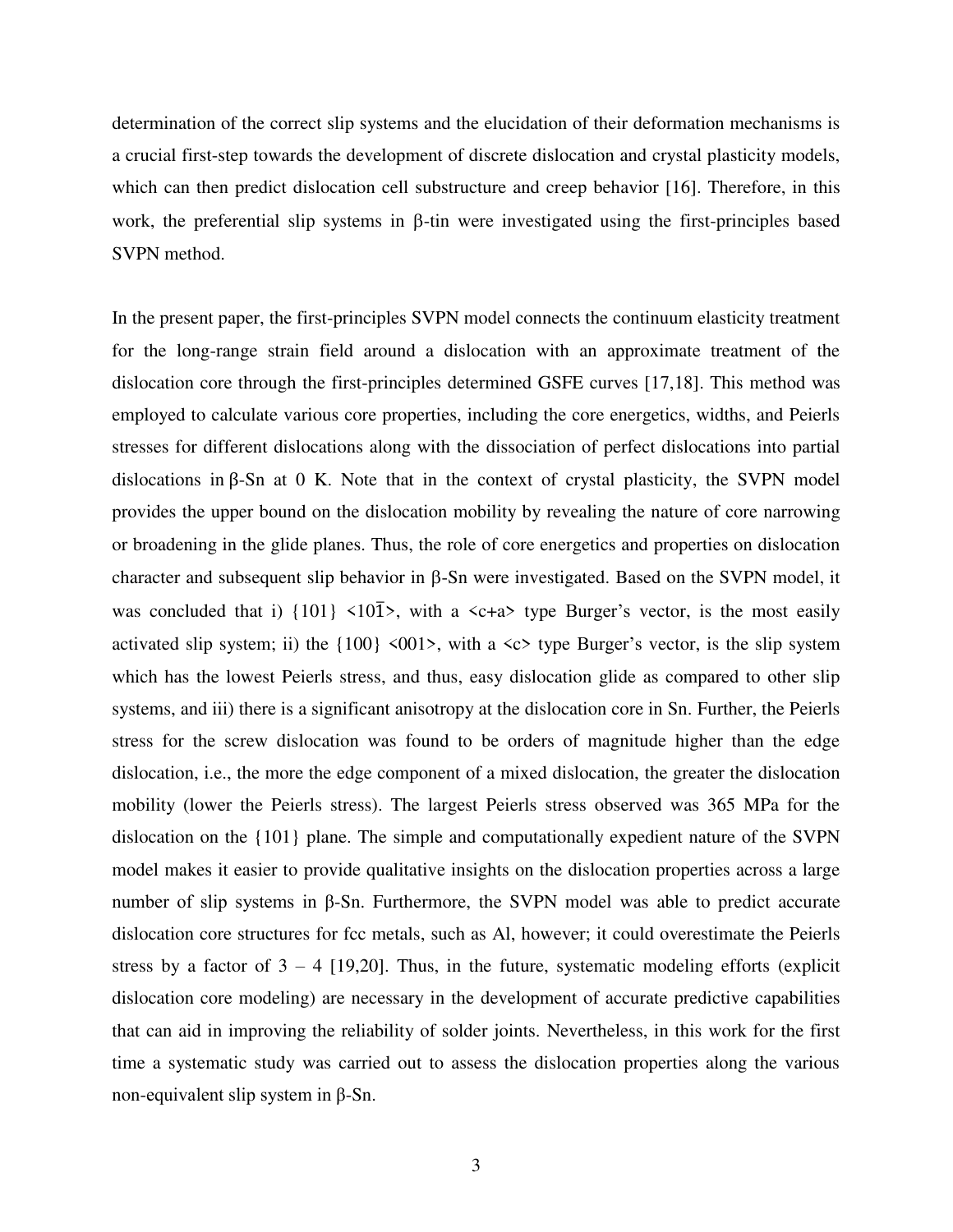## **2. Semi-discrete variational Peierls-Nabarro model**

The Peierls-Nabarro (PN) model describes the dislocation core structure within a continuum framework and can be used to estimate the critical stress required for dislocation motion, i.e., Peierls stress [7,13,21–24]. However, the inconsistent treatment of the elastic energy and the misfit energy results in inaccurate predictions of the dislocation core properties, see detail in [7,19,21]. To overcome these shortcomings, the SVPN model was put forward, in which both the elastic and misfit energy are discretized and formulated in a similar manner [7,19,21]. As a result, the total energy of the dislocation becomes variational and the Peierls stress can be determined in a straightforward manner.

The SVPN model has been widely used to predict dislocation core properties in conjunction with first-principles calculations [19,21,24]. In this method, the equilibrium dislocation core structure can be obtained by minimizing the total energy  $(U_{dis})$  with respect to the dislocation density (or equivalently the disregistry vector) as a function of applied stress. The total energy  $(U_{dis})$  includes four energy contributions:

$$
U_{dis} = U_{elastic} + U_{misfit} + U_{stress} + Kb^2 \ln L \tag{1}
$$

where *L* and *b* are the outer cutoff radius for the elastic energy and magnitude of the Burger's vector, respectively. *K* is the pre-logarithmic energy factor,

$$
K = \frac{\mu}{2\pi} \left( \frac{\sin^2 \theta}{1 - v} + \cos^2 \theta \right)
$$
 (2)

where  $\theta$  is the angle between the Burger's vector and the dislocation line.  $\mu$  and  $\nu$  are the shear modulus and Poisson's ratio, respectively. The first term in Eq. (1) is the discretized elastic energy,  $U_{elastic}$ , and is given by

$$
U_{elastic} = \sum_{i,j} \frac{1}{2} \chi_{ij} \left[ K_e \left( \rho_i^{(1)} \rho_j^{(1)} + \rho_i^{(2)} \rho_j^{(2)} \right) + K_s \rho_i^{(3)} \rho_j^{(3)} \right] \tag{3}
$$

where the superscripts 1, 2 and 3 correspond to the edge, vertical and screw components of the variables, respectively, and subscript *i* represents the  $i<sup>th</sup>$  nodal point. The general interplanar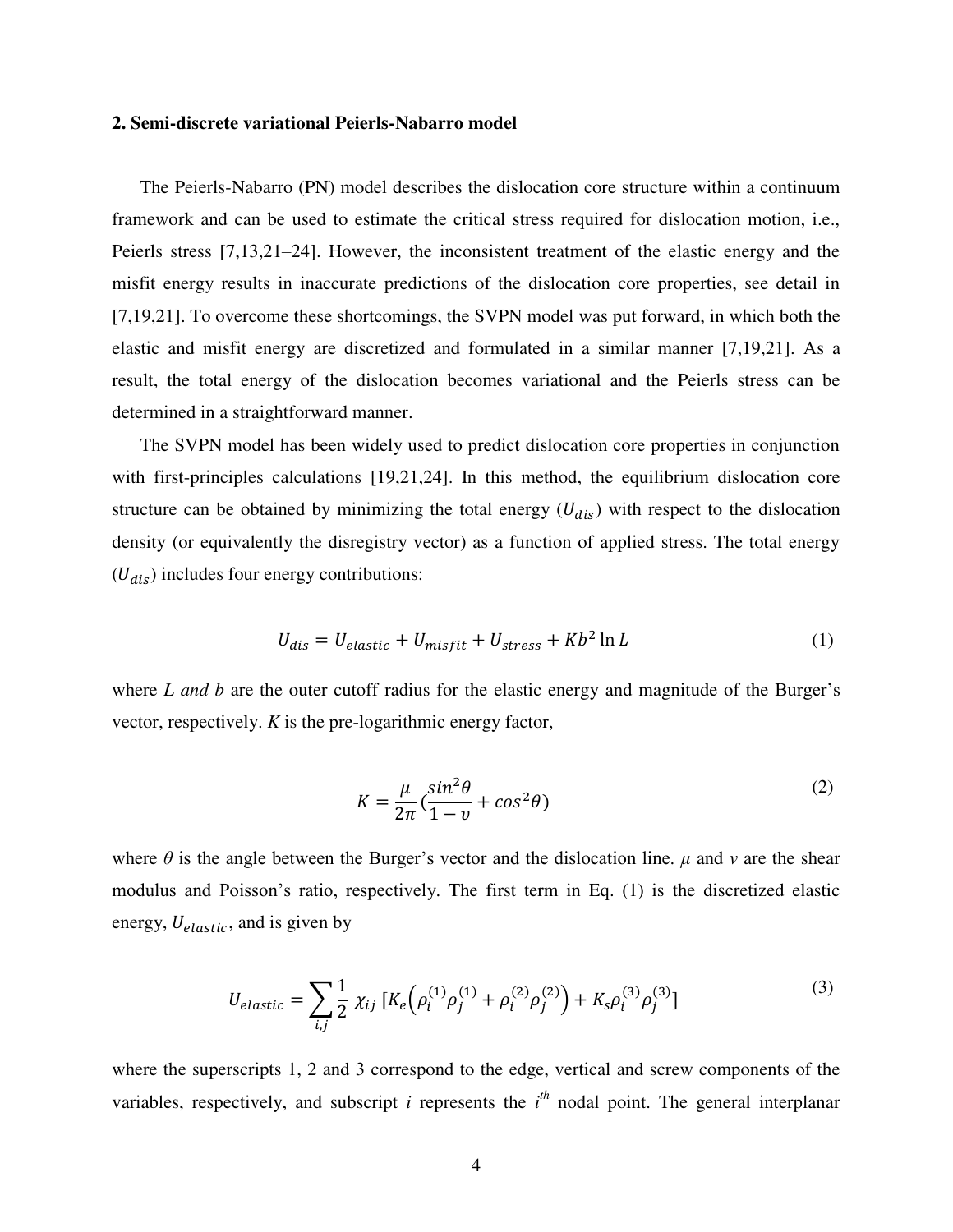dislocation density at the *i*<sup>th</sup> nodal point,  $\rho_i^{(l)}$ , is defined as  $\rho_i^{(l)} = (f_i^{(l)} - f_{i-1}^{(l)})/(x_i - x_{i-1}),$ where  $f_i^{(l)}$  and  $x_i$  are the disregistry vector and the coordinate of the  $i^{th}$  nodal point (atomic row), respectively.  $K_e = \mu/(2\pi(1 - v))$  and  $K_s = \mu/2\pi$  are the energy factors for an edge and a screw dislocation, respectively. The second term in Eq. (1) is the misfit energy,  $U_{misfit}$ , which is a function of the disregistry vector  $(\overline{f}_t)$ , and is given by

$$
U_{misfit} = \sum_{i} \Delta x \gamma_3(\overline{f}_l)
$$
 (4)

where  $\gamma_3$  is the three dimensional misfit potential computed using DFT [25,26]. The corresponding components of the applied stress interacting with  $\rho_i^{(1)}$ ,  $\rho_i^{(2)}$  and  $\rho_i^{(3)}$  are  $\tau^{(1)}$  =  $\sigma_{21}$ ,  $\tau^{(2)} = \sigma_{22}$  and  $\tau^{(3)} = \sigma_{23}$ , respectively.

For convenience, the core energy  $(U_{core})$  is often defined as the sum of the elastic and misfit energies, which is the dislocation configuration-dependent part of the total energy. The third term in Eq. (1) represents the elastic work done on the dislocation given by

$$
U_{stress} = -\sum_{i,l} \frac{x_i^2 - x_{i-1}^2}{2} (\rho_i^{(l)} \tau_i^{(l)}) \tag{5}
$$

The last term in Eq. (1), i.e.,  $Kb^2 ln L$ , is independent of the dislocation core structure. The x-axis is considered the dislocation gliding direction. The rest of the quantities can be computed by the following equations

$$
\chi_{ij} = \frac{3}{2} \phi_{i,i-1} \phi_{j,j-1} + \psi_{i-1,j-1} + \psi_{i,j} - \psi_{i,j-1} - \psi_{j,i-1}
$$
(6)

$$
\phi_{i,j} = x_i - x_j \tag{7}
$$

$$
\psi_{i,j} = \frac{1}{2} \phi_{i,j}^2 \ln |\phi_{i,j}| \tag{8}
$$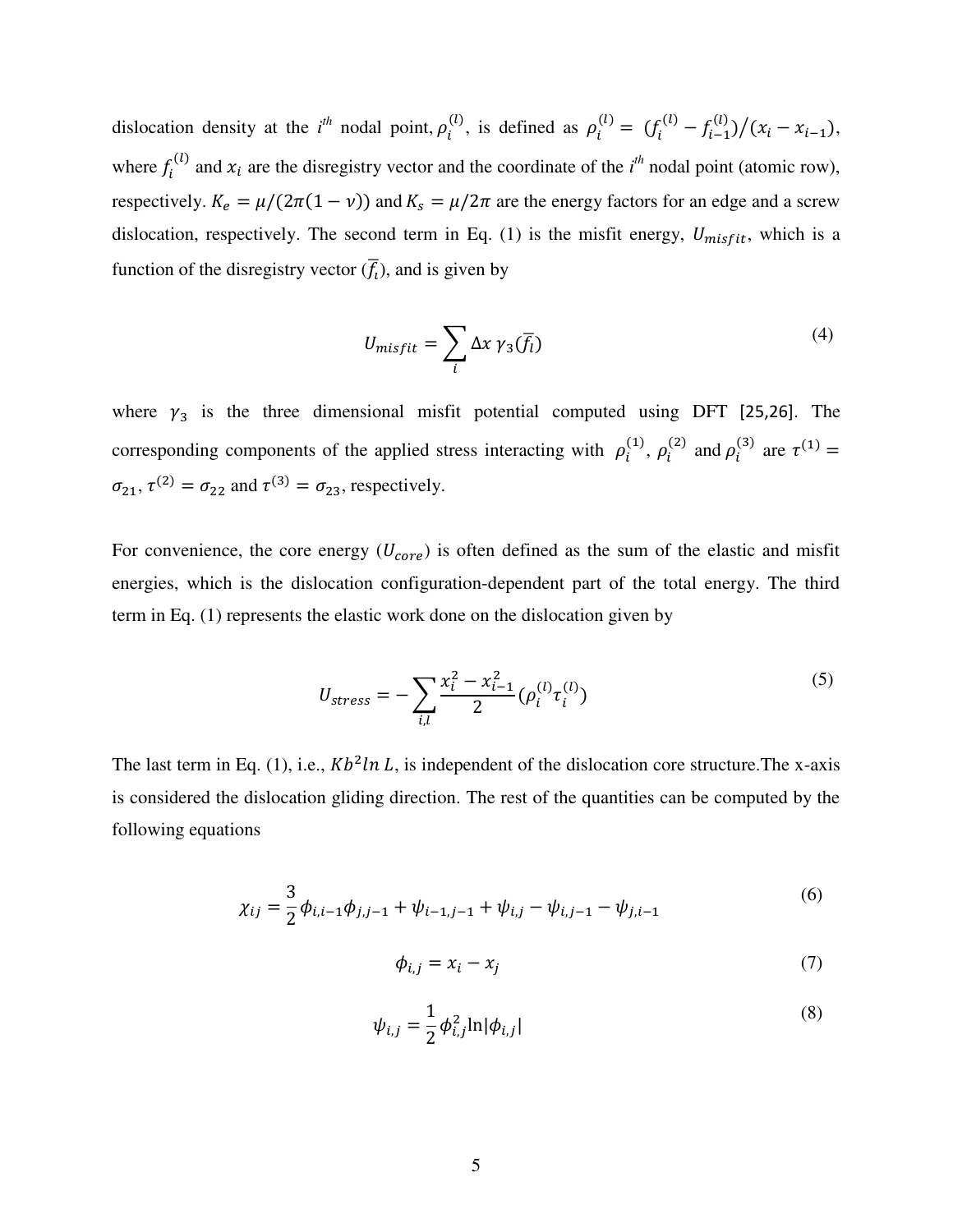The misfit energy term (Eq. 4) involves a summation of GSFE or Gamma energy at each nodal point. First introduced by Vitek [27], the GSFE represents the energy cost per unit area for a stacking fault which is generated by shifting the upper half-crystal relative to the lower half by a certain displacement. The GSFE can be computed using DFT [14,24]. The SVPN model provides an expedient scheme to estimate dislocation core structure and Peierls stress [24] based on DFT-determined GSFE. The GSFE represents fundamental material parameters that underlie dislocation core structure and mobility. However, there is growing evidence that in non-cubic materials, the spreading of various dislocation cores observed here could possibly indicate nonplanar core structures and will result in non-Schmid behavior playing a role during dislocation glide. Thus, further modeling in this direction is necessary to accurately describe complex deformation mechanics in  $\beta$ -Sn. Nevertheless, since there are more than 32 different slip systems in  $\beta$ -Sn, it is impractical to explore all of them using first-principles atomistic calculations. Hence, our work, based on SVPN calculations, provides a much needed assessment of their likelihood in the contribution to plastic deformation.

#### **3. Results and discussion**

The relaxed GSFE curves for the  $\{100\}$ ,  $\{110\}$  and  $\{101\}$  slip planes in β-Sn are shown in Figure 1 (for further detail refer to the supplemental document). Table 1 illustrates the variation in the unstable stacking fault energy ( $\gamma_{usf}$ ) and the intrinsic stacking fault ( $\gamma_{isf}$ ) values for the different slip systems. This anisotropic variation in the stable and unstable fault energies along with elastic properties reflects the dislocation core structure and its mobility. However, as suggested by Swygenhoven et al. [28], the absolute value of a stable stacking fault is not enough to explain the deformation mechanism; hence, the entire picture can be understood with the ratio of stable and unstable stacking fault energies. For example, when the ratio is close to unity the energy barrier for a trailing partial is low with a possibility of observing very narrow stacking width or a full dislocation as in the case of aluminum (Al). On the other hand, when the ratio is low, the energy barrier for a trailing partial is substantially higher resulting in wider stacking width as observed in copper (Cu) and nickel (Ni). Furthermore, partial dislocations separated by a narrow stacking fault width can recombine into a perfect dislocation and cross slip; whereas, a wider fault region makes cross slip energetically less favorable. For example, the earlier work of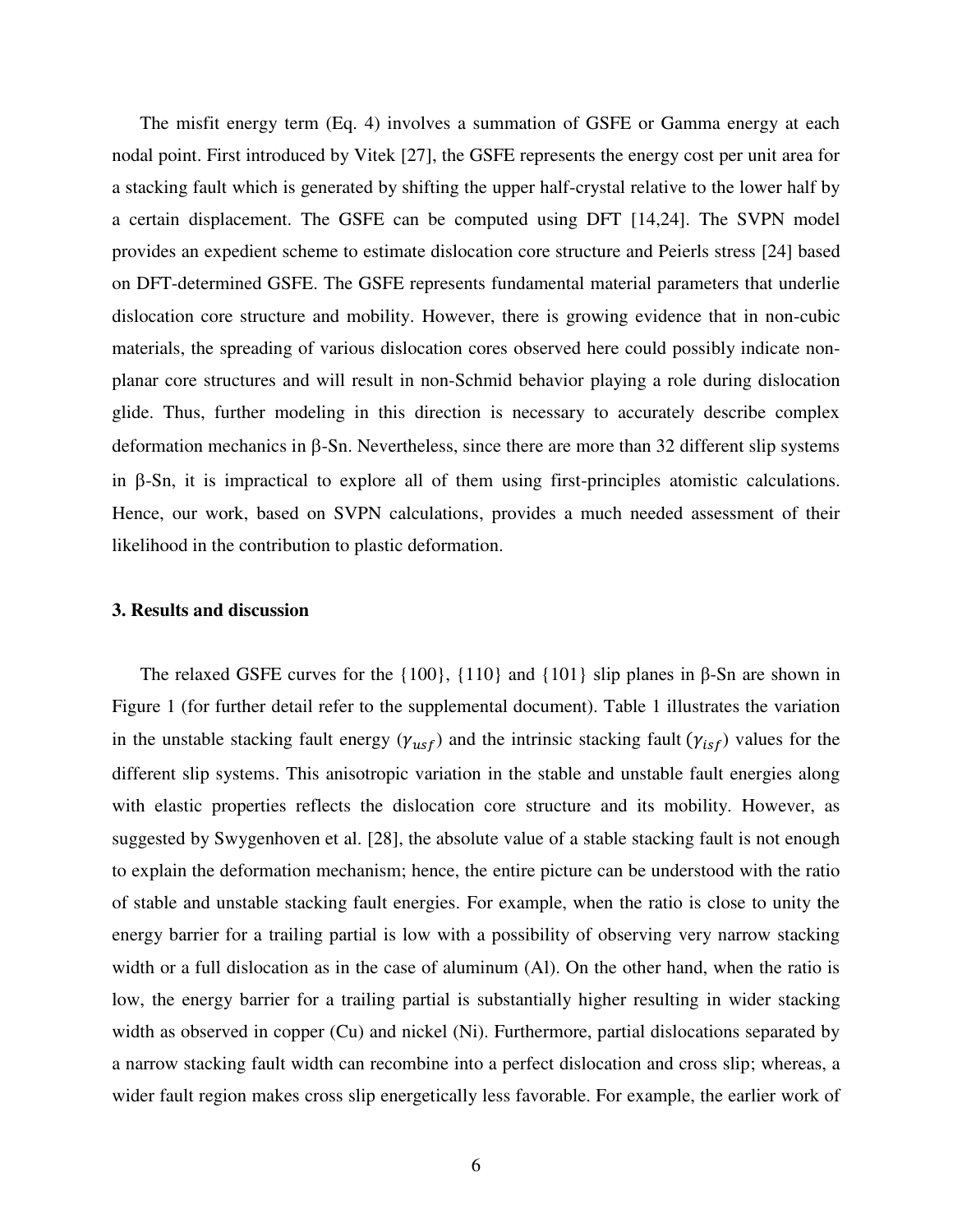Chu and Li  $[29]$  regarding a dislocation line in  $\beta$ -Sn can be understood in terms of stacking fault ratio. For the slip lines on the  $\{100\}$  surface, Chu and Li have observed cross slip of the  $\{110\}$  $\langle 111 \rangle$  and  $\{110\}$   $\langle 001 \rangle$  slip systems at room temperature; whereas, no cross slip of the  $\{110\}$ <110> system was observed on the {001} surface since the stacking fault ratio was close to 0.49.

In this work, by measuring the ratio between the stable and unstable stacking fault energies, we found that the  ${100} \times 010$  slip system had the widest stacking fault region followed by the  $\{110\}$  <1 $\{101\}$ ,  $\{101\}$  <010> and  $\{101\}$  <101> slip systems (ref. Table 1). For the  $\{101\}$  <101> slip system, we observed dislocation dissociation into three partials with metastable states (Fig. 1b), i.e., a full dislocation along the  $\langle 11\overline{1}\rangle$  direction dissociates into two partials along the  $\langle 10\overline{1}\rangle$  and  $\langle 010\rangle$  directions, respectively. Then, a dislocation partial along the  $\langle 010\rangle$  direction further dissociates into the  $\langle 01\overline{1}\rangle$  and  $\langle 011\rangle$  to minimize the energy of the dislocation, i.e.,

$$
\frac{1}{2}[11\overline{1}] \rightarrow \frac{1}{2}[10\overline{1}] + \frac{1}{2}[010]
$$
  

$$
\frac{1}{2}[11\overline{1}] \rightarrow \frac{1}{2}[10\overline{1}] + \frac{1}{4}[01\overline{1}] + \frac{1}{4}[011]
$$
  

$$
\frac{2a^2 + c^2}{4} > \frac{3a^2 + 3c^2}{8}
$$
 (9)

As a consequence of these non-collinear dissociation reactions, the resulting shear resistance for slip as calculated by Kinoshita et al. [2] should also decrease since they were computed with an assumption of a perfect dislocation. In general, the critical resolved shear stress for a partial is significantly different than a perfect dislocation. Further, the earlier experimental work in  $\beta$ -Sn [29] has shown that the full dislocations on  $\{110\}$  <111> and  $\{110\}$  <001> slip systems are energetically more favorable to cross slip while energetically, it is harder to cross slip due to dislocation dissociation on the {110} <110> slip system. Hence, these calculations reveal various dissociation reactions which are crucial to a comprehensive understanding of deformation behaviors in  $\beta$ -Sn. Overall, the lowest  $\gamma_{usf}$  is observed for the {101} <101̄>, i.e., this is the most easily activated slip system as compared to other slip systems. However, this slip system has a fractional dislocation structure with no well-defined stacking fault (local minimum) in between [30].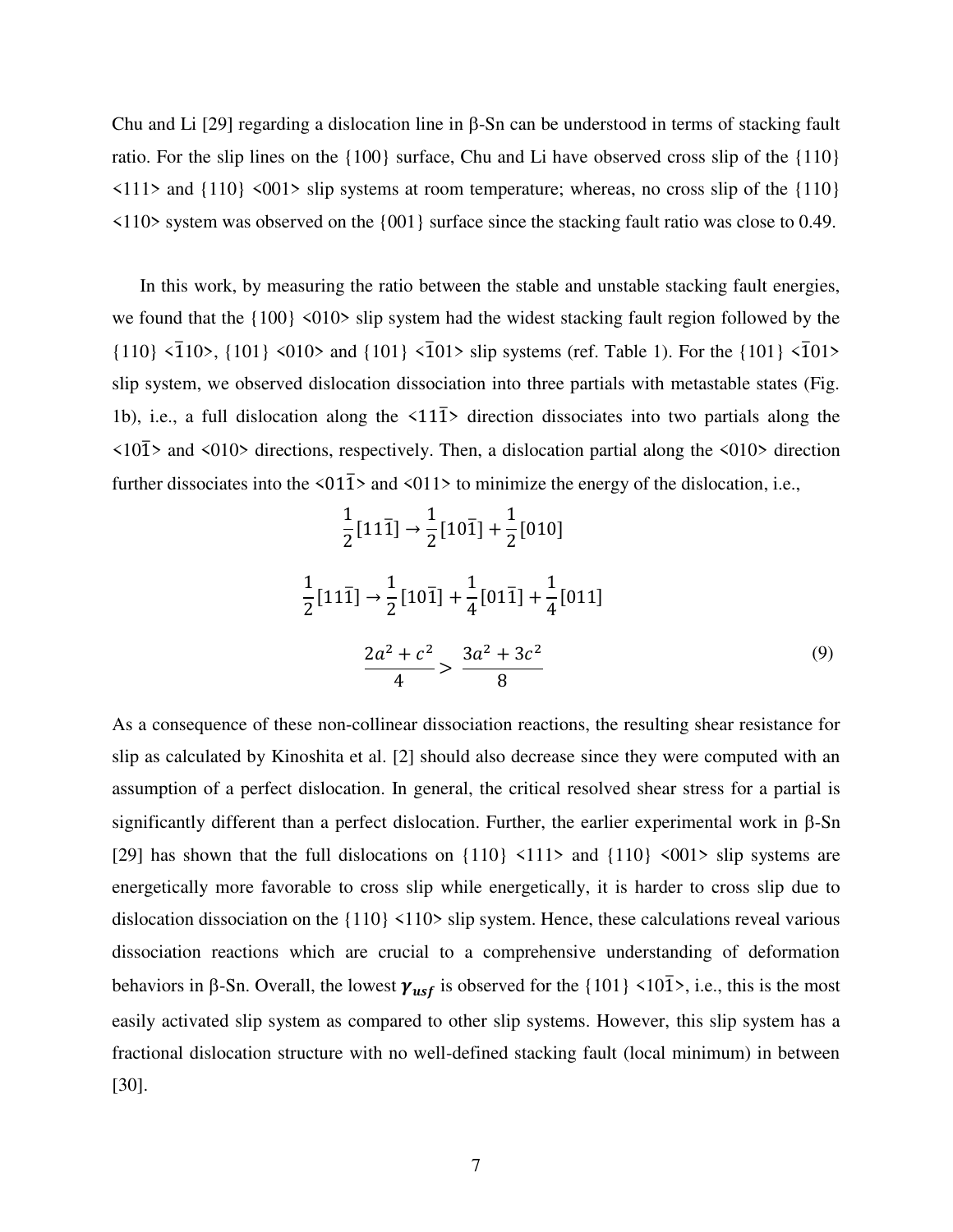Next, the dislocation core properties of four dislocations, i.e.,  $0^{\circ}$  (screw),  $30^{\circ}$ ,  $60^{\circ}$  and  $90^{\circ}$ (edge) dislocations on the  $\{100\}$  slip plane with a  $\langle c \rangle$  type  $(3.213 \text{ Å})$  dislocation, the  $\{101\}$ plane with a  $1/2 < 2a+c$  type (4.489 Å) dislocation and the {110} plane with a  $1/2 < 2a+c$  type (4.489 Å) dislocation are discussed. The disregistry vector,  $\mathbf{f} = f_1 \hat{x} + f_2 \hat{y} + f_3 \hat{z}$ , a function of the angle  $\theta$  between the dislocation line and the Burger's vector  $\boldsymbol{b}$ , was computed using the GSFE curve (Figure 1) along the various slip systems. Hence, it is imperative to analyze the two components of **f** which are parallel and perpendicular to the Burger's vector **b**, i.e.,  $f_{\parallel} =$  $f_1 \sin\theta + f_2 \cos\theta$  and  $f_1 = f_1 \cos\theta - f_2 \sin\theta$ , respectively. The result of the disregistry vector and dislocation density for the screw, 30º, 60º and edge dislocations on the {100} plane are shown in Figure 2. Figures 2a and 2b show that the disregistry profile for a screw dislocation is generally much steeper as compared to the other dislocations (30º, 60º and edge).

The dislocation half core width,  $\zeta$ , defined as half of the atomistic distance over which  $f_{\parallel}$ changes from  $\frac{1}{4}$ *b* to  $\frac{3}{4}$  $\frac{3}{4}$ *b*, can be obtained from Figure 2. These values of dislocation half core width are listed in Table 2 for the four dislocations, i.e., screw, 30º and 60º mixed dislocations and edge dislocations on the {100}, {101} and {110} planes. It can be observed that the *ζ* increases as the angle  $(\theta)$  between the dislocation line and Burger's vector increases. Further, by analyzing the core structure properties obtained from the different GSFE curves in Table 2, we noticed a widely spread dislocation core for dislocations on the {110} plane as compared to dislocations on the {100} and {101} planes. Furthermore, from the density plot (Figures 2c and 2d), we see a double peak for the 0˚ (screw) and 30˚ dislocations which suggest the dissociation of dislocations; whereas, for the 60˚ and 90˚ (edge) dislocations, there is only one peak suggesting no dissociation of dislocations. The narrowing or widening of the core will significantly affect the mobility of dislocations as the Peierls stress is exponentially related to the dislocation core width. Note that a widely spread core structure could also indicate a non-planar core structure.

The core energies  $(U_{core})$  along with the elastic  $(U_{elastic})$  and misfit  $(U_{misfit})$  energies are illustrated in Figure 3 as a function of dislocation orientations  $(\theta)$  (or dislocation character) on the {100}, {101} and {110} planes. Here, the misfit energy increases as the angle between the dislocation line and the Burger's vector increases. This increase in the misfit has been attributed to the change in the dislocation character [19]. On the other hand, the elastic and core energies decrease with increasing angle between the dislocation line and the Burger's vector. Further, the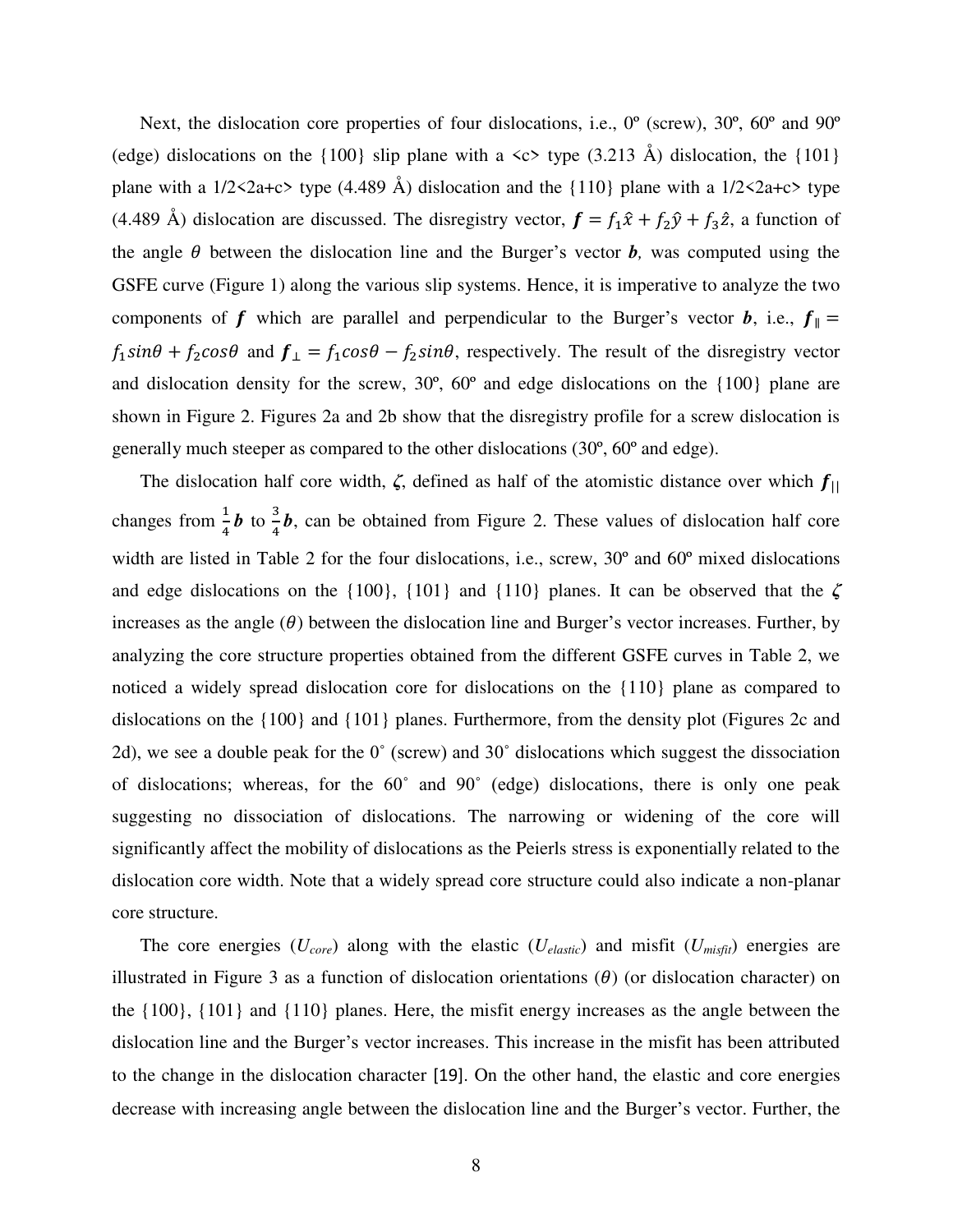results show that the elastic energy contribution to the overall core energy is significant and is also more sensitive to the angle than the misfit energy. Note that in some cases the elastic energy has been found to be positive, as in the case of Si [31]. Nevertheless, a similar negative energy trend has been observed in other metallic systems such as Al [19].

The results for the Peierls stress for the screw, 30º and 60º mixed dislocations and edge dislocations on the {100}, {101} and {110} planes are listed in Table 2. The Peierls stress for the various types of dislocation character on the {101} plane was higher than that for the dislocations on the other planes (i.e., {110} and {100}). In general, the Peierls stress for the screw dislocation was found to be orders of magnitude higher than the edge dislocation, i.e., the greater the edge component of a mixed dislocation, the greater the dislocation mobility (lower Peierls stress). The largest Peierls stress observed was 365 MPa for the dislocation on the {101} plane, which is in good agreement with the experimental observation, see [32]. Further, the Peierls stress for {100} and {110} planes were found to be 192 MPa and 295 MPa, respectively. Note that the Peierls stress was calculated at 0 K, which represents the lower limit of the Peierls stress in experiments at the same temperature. Overall, the narrowing of the core width, as listed in Table 2, is consistent with the increase of the Peierls stress since the Peierls stress depends exponentially on the ratio between the dislocation core width and the atomic spacing along the dislocation line.

Next, we analyze the relationship between the Peierls stress and the dislocation character. For this, we compute the Peierls stress of 20 different dislocations with the same Burger's vector but with different dislocation angles. It is possible to fit the calculated Peierls stress for 20 different dislocations to the core width using the expression derived based on the continuum elastic theory, see [33]. In general, the continuum elastic theory suggests that the Peierls stress  $(\sigma_p)$  can be expressed as a function of the core width,  $\zeta$ , and the average nodal spacing along the X direction,  $\bar{a}$ , by the following equation [31,34]:

$$
\sigma_p = C_1 \frac{Kb}{\bar{a}} \exp(C_2 \frac{\zeta}{\bar{a}})
$$
\n(10)

 $C_1$  and  $C_2$  are material constants that depend on the crystal structure (such as FCC versus BCT), dislocation glide plane, etc. Figure 4 shows the calculated Peierls stress  $\left(\ln(\sigma_p \bar{a}/Kb)\right)$  as a function of normalized core width  $(\zeta/\bar{a})$  for the various possible dislocations (the Burger's vector directions and the dislocation characters) along the {100}, {101} and {110} planes and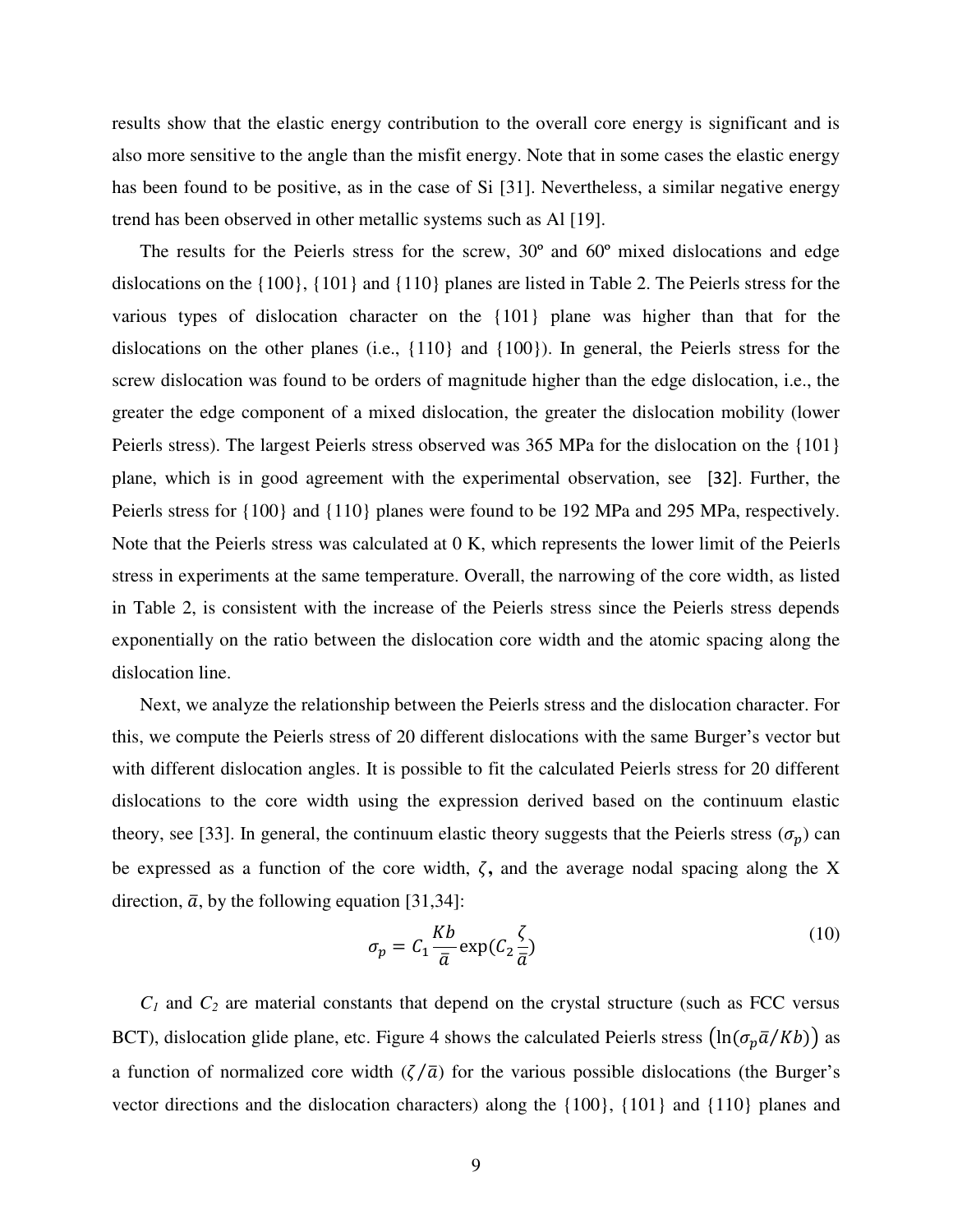the corresponding fitted (solid line) curves using Eq. 10. The fitted material parameters, *C1* and  $C_2$ , for different planes are listed in Table 3. In general, the continuum expression (Eq. 10) for the Peierls stress is comparable to the calculated values, except we observed a large deviation for some points, such as dislocations with an angle of  $10.9^\circ$  and  $14.9^\circ$  on the  $\{110\}$  plane. This type of deviation stems from the sensitivity of the Peierls stress to the average atomic spacing (nonlinearity) and the core width. Similar deviations have been observed for Al [19]. Nevertheless, our results show a simple relationship between the Peierls stress and the normalized core width for the different glide planes in  $\beta$ -Sn. Also, for all the glide planes in the  $\beta$ -Sn examined here, the Peierls stress decreases monotonically as the normalized core width increases. The results further show that the slip occurs preferentially on the {100} plane as compared to the {101} and {110} planes with the  $\{100\}$  <001> slip system being the system with easiest slip.

Our main observations about the slip systems in  $\beta$ -Sn can be summarized as follows. The theoretical Schmid factor analysis (see supplemental documents) is a function of the loading direction and predicts  $\{121\}$  <1 $\overline{1}1$  to have the highest likelihood of having high resolved shear stresses, followed by the  $\{100\}$  <001> system. However, according to the GSFE curves, the most easily activated slip system is  $\{100\}$  <001>. As a result, the relative areas of these slip systems should expand the range of orientations of likely activity depicted in Supplemental Fig. S1, and the relative area of  $\{121\}$  <1 $\overline{1}1$ > should contract. Furthermore, the Peierls stress analysis predicts slip on the  $\{100\}$  plane followed by  $\{101\}$  and then on the  $\{110\}$  planes with the  $\{100\}$  $\langle 001 \rangle$  slip system being the system with the easiest slip, which is in good agreement with the orientation imaging microscopy experimental work of Telang and Bieler [35]. Overall, these results provide new insights into the anisotropic plastic deformation behavior of  $\beta$ -Sn.

## **4. Conclusions**

The dislocation mediated plasticity in  $\beta$ -Sn is far more than that found in cubic materials. Several experimental studies have provided evidence of various slip systems being active [9,12,36–41]. However, the dislocation core structure, separation of partials and nature of the dissociation reactions in  $\beta$ -Sn have rarely been studied. In fact, there is no systematic modeling or experimental study which critically assesses different non-equivalent slip systems and subsequent core properties in  $\beta$ -Sn. Thus, we present in this study the first modeling of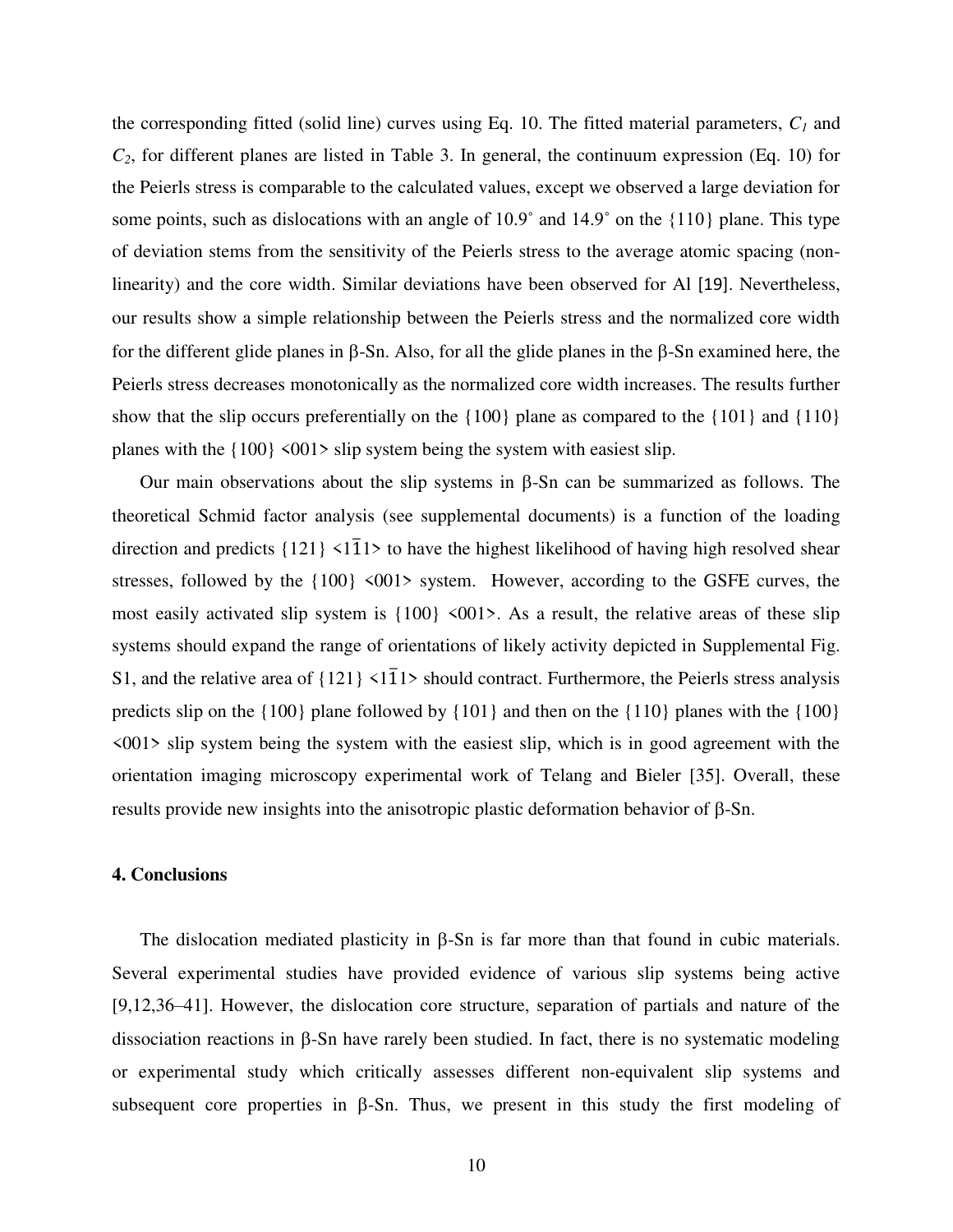dislocation cores in  $\beta$ -Sn using the SVPN model. In this paper, we reveal the nature of slip behavior, core structures, dislocation dissociation reactions and mobility in  $\beta$ -Sn. The following conclusions can be drawn from this work:

- 1. For the  $\{101\}$   $\langle \overline{1}01 \rangle$  slip system, we observed dislocation dissociation into three partials with metastable states (Fig. 1b), i.e., a full dislocation with the Burger's vector of  $\frac{1}{2}$ [11 $\overline{1}$ ] into a leading partial with the Burger's vector of  $\frac{1}{2}$ [10 $\overline{1}$ ] and a trailing partial with the Burger's vector of  $\frac{1}{2}$ [010]. Furthermore, the trailing partial further dissociates into two partial dislocations, with a Burger's vector of  $\frac{1}{4}$ [01 $\overline{1}$ ] and  $\frac{1}{4}$ [011]. As a consequence of these non-collinear dissociation reactions, the resulting shear resistance for slip as calculated by Kinoshita et al. [2] should also decrease, since they were computed with an assumption of a perfect dislocation.
- 2. By analyzing the core structure properties obtained from the different GSFE curves in Table 2, we noticed a widely spread dislocation core for dislocations on the {110} plane as compared to dislocations on the {100} and {101} planes. Furthermore, from the density plot (Figures 2c and 2d), we see a double peak for the  $0^{\circ}$  (screw) and  $30^{\circ}$ dislocations which suggest the dissociation of dislocations. The narrowing or widening of the core will significantly affect the mobility of dislocations as the Peierls stress is exponentially related to the dislocation core width.
- 3. In general, the Peierls stress for the screw dislocation was found to be orders of magnitude higher than the edge dislocation, i.e., the more the edge component of a mixed dislocation, the greater the dislocation mobility (lower the Peierls stress). The largest Peierls stress observed was 365 MPa for the dislocation on the {101} plane at 0K, which is in par with the experimental observation, see [32].
- 4. The results further show that the slip occurs preferentially on the {100} plane followed by  ${101}$  and then on  ${110}$  planes with the  ${100}$  <001> slip system being the system with the easiest slip.

Overall, our study provides critical knowledge towards a comprehensive understanding of nonequivalent slip systems and subsequent deformation mechanisms in  $\beta$ -Sn. The SVPN model provides the necessary theoretical framework to utilize atomistically derived dislocation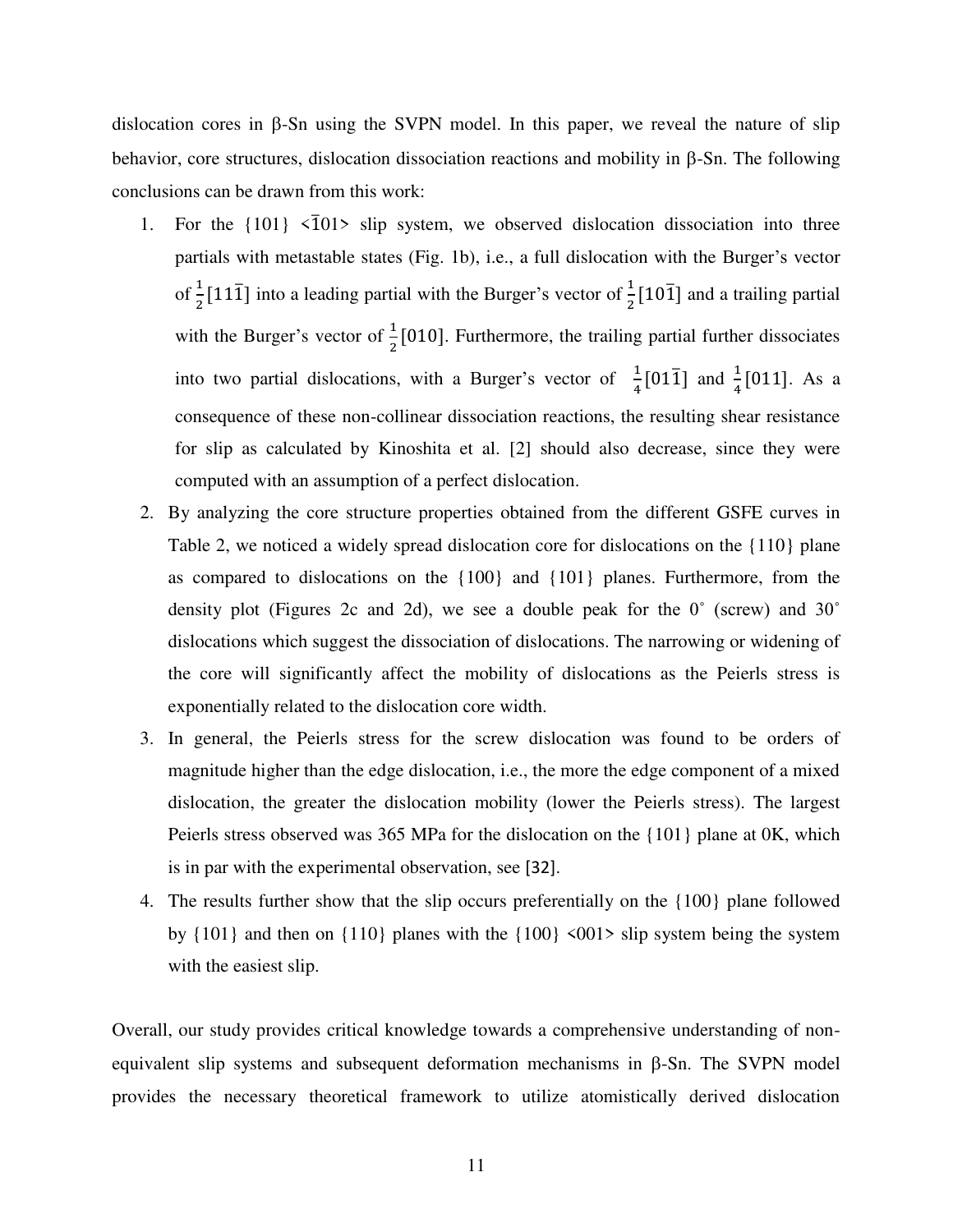properties at the continuum scale. The simplicity and inexpensive nature of SVPN model make it easier to obtain qualitative insights on the dislocation properties across a large number of slip systems in β-Sn. However, in the future, systematic modeling efforts are necessary in the development of accurate predictive capabilities that can aid in improving the reliability of solder joints. For instance, utilizing first principle calculations to obtain a comprehensive GSFE surface along the various slip planes in β-Sn can provide accurate insights on the dislocation core properties, as shown in a recent study for hcp metals [42]. Nevertheless, in this work for the first time a systematic study was carried out to assess the dislocation properties along the various non-equivalent slip system in β-Sn.

#### **Acknowledgement**

The authors are grateful for the financial support from the School for the Engineering of Matter, Transport, and Energy (SEMTE) at Arizona State University, the Army Research Office under (W911NF1410550) and the Office of Naval Research (N00014-15-1-2092). We also appreciate Fulton High Performance Computing at Arizona State University for enabling us to conduct our simulations.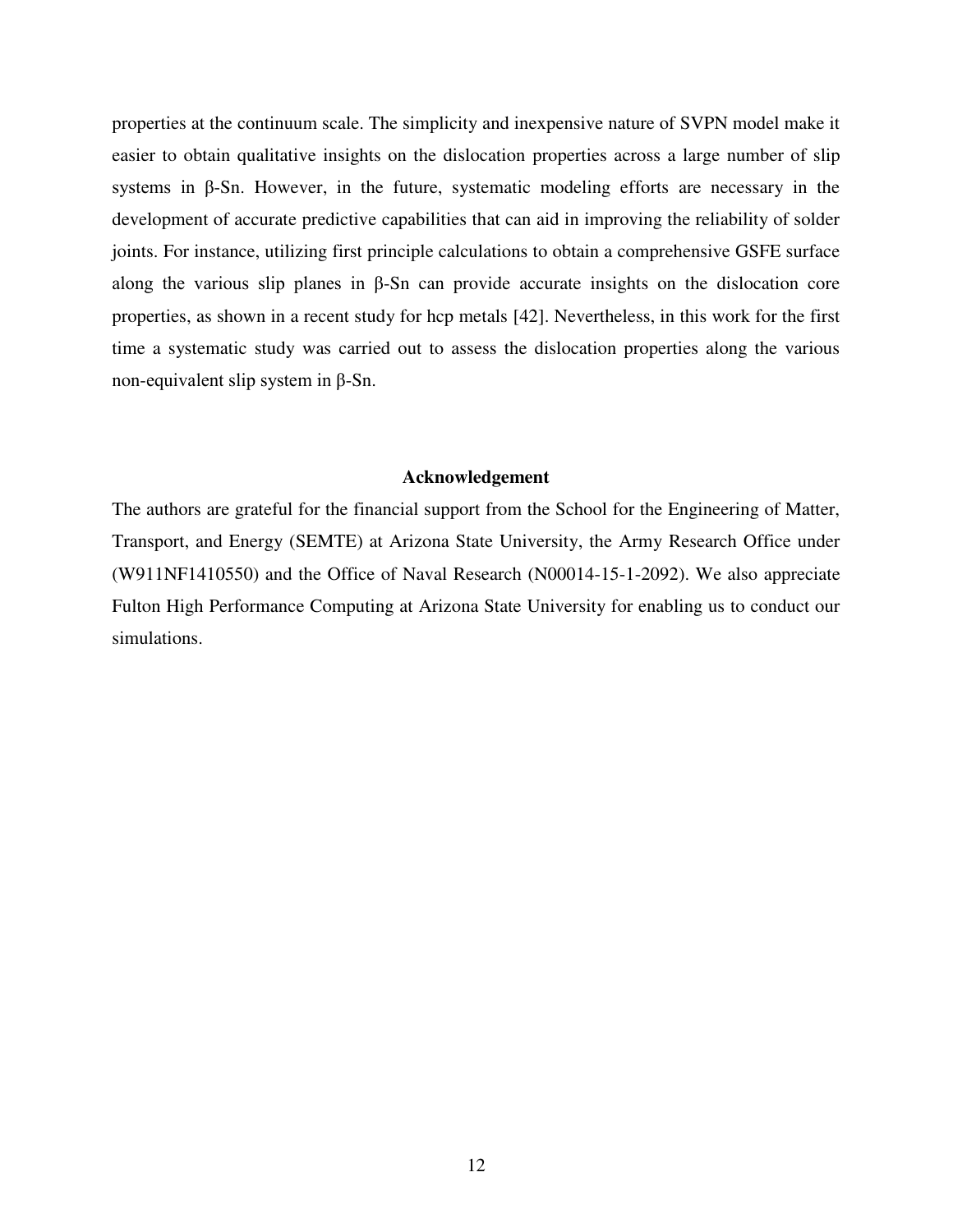## **References**

- [1] Bieler T R, Zhou B, Blair L, Zamiri A, Darbandi P, Pourboghrat F, Lee T-K and Liu K-C 2012 The Role of Elastic and Plastic Anisotropy of Sn in Recrystallization and Damage Evolution During Thermal Cycling in SAC305 Solder Joints *J. Electron. Mater.* **41** 283– 301
- [2] Kinoshita Y, Matsushima H and Ohno N 2012 Predicting active slip systems in β-Sn from ideal shear resistance *Model. Simul. Mater. Sci. Eng.* **20** 035003
- [3] Kinyanjui R, Lehman L P, Zavalij L and Cotts E 2005 Effect of Sample Size on the Solidification Temperature and Microstructure of SnAgCu Near Eutectic Alloys *J. Mater. Res.*
- [4] Hayes S, Chawla N and Frear D 2009 Interfacial fracture toughness of Pb-free solders *Microelectron. Reliab.* **49** 269–287
- [5] Ohta H, Miura H and Kitano M 1996 Proposal of Prediction Method for Dislocation Generation in Silicon Substrate for Semiconductor Devices *J. Soc. Mater. Sci. Jpn.* **45** 1322–7
- [6] Hull D and Bacon D J 2007 *Introduction to Dislocations, Fifth Edition* (Oxford: Butterworth-Heinemann)
- [7] Lu G 2005 The Peierls—Nabarro Model of Dislocations: A Venerable Theory and its Current Development *Handbook of Materials Modeling* ed S Yip (Springer Netherlands) pp 793–811
- [8] Yang F and Li J C M 2007 Deformation behavior of tin and some tin alloys *J. Mater. Sci. Mater. Electron.* **18** 191–210
- [9] Zhou B, Bieler T R, Lee T-K and Liu K-C 2009 Methodology for Analyzing Slip Behavior in Ball Grid Array Lead-Free Solder Joints After Simple Shear *J. Electron. Mater.* **38** 2702–11
- [10] Telang A A, Bieler T T, Choi S and Subramanian K K 2002 Orientation imaging studies of Sn-based electronic solder joints *J. Mater. Res.* **17** 2294–306
- [11] Matin M, Vellinga W and Geers M 2006 Microstructure evolution in a Pb-free solder alloy during mechanical fatigue *Mater. Sci. Eng. A* **431** 166–174
- [12] Sidhu R S and Chawla N 2008 Thermal Fatigue Behavior of Sn-Rich (Pb-Free) Solders *Metall. Mater. Trans. A* **39** 799–810
- [13] Vitek V 2005 Dislocation Cores and Unconventional Properties of Plastic Behavior *Handbook of Materials Modeling* ed S Yip (Springer Netherlands) pp 2883–96
- [14] Bhatia M, Adlakha I, Lu G and Solanki K 2016 Generalized stacking fault energies and slip in β-tin *Scr. Mater.* **123** 21–25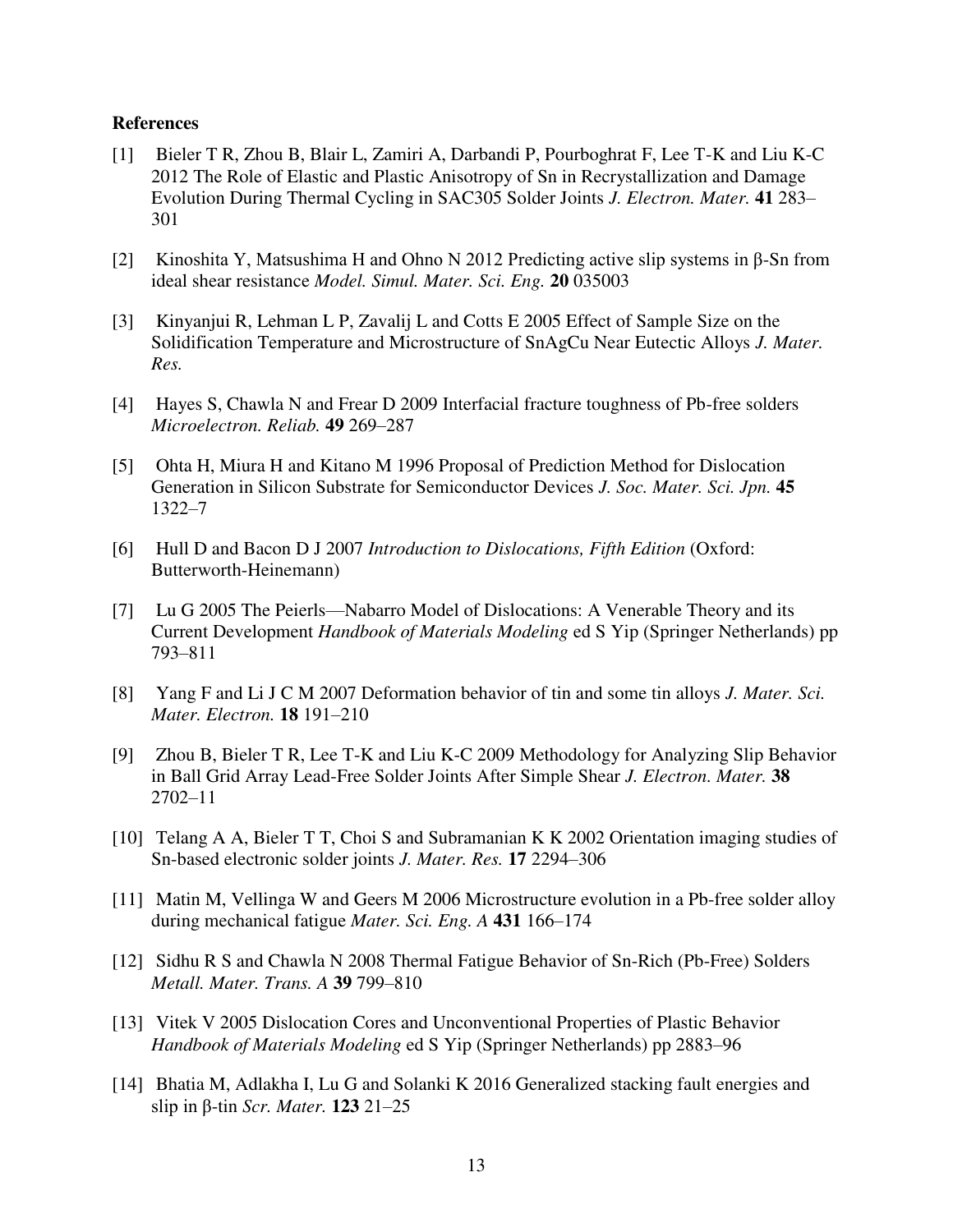- [15] Duesbery M S and Richardson G Y 1991 The dislocation core in crystalline materials *Crit*. *Rev. Solid State Mater. Sci.* **17** 1–46
- [16] Zamiri A, Bieler T R and Pourboghrat F 2009 Anisotropic Crystal Plasticity Finite Element Modeling of the Effect of Crystal Orientation and Solder Joint Geometry on Deformation after Temperature Change *J. Electron. Mater.* **38** 231–40
- [17] Vitek V and Paidar V 2008 Chapter 87 Non-planar Dislocation Cores: A Ubiquitous Phenomenon Affecting Mechanical Properties of Crystalline Materials *Dislocations in Solids* A Tribute to F.R.N. Nabarro vol Volume 14, ed John Hirth (Elsevier) pp 439–514
- [18] Bhatia M, Rajagopalan M, Darling K, Tschopp M and Solanki K 2017 The role of Ta on twinnability in nanocrystalline Cu–Ta alloys *Mater. Res. Lett.* **5** 48–54
- [19] Lu G, Kioussis N, Bulatov V V and Kaxiras E 2000 Generalized stacking fault energy surfaces and dislocation properties of aluminum *Phys. Rev. B* **62** 3099–108
- [20] Woodward C, Trinkle D, Hector Jr L and Olmsted D 2008 Prediction of dislocation cores in aluminum from density functional theory *Phys. Rev. Lett.* **100** 045507
- [21] Bulatov V V and Kaxiras E 1997 Semidiscrete Variational Peierls Framework for Dislocation Core Properties *Phys. Rev. Lett.* **78** 4221–4
- [22] Peierls R 1940 The size of a dislocation *Proc. Phys. Soc.* **52** 34
- [23] Nabarro F R N 1947 Dislocations in a simple cubic lattice *Proc. Phys. Soc.* **59** 256
- [24] Bhatia M A, Zhang X, Azarnoush M, Lu G and Solanki K N 2015 Effects of oxygen on prismatic faults in α-Ti: a combined quantum mechanics/molecular mechanics study *Scr. Mater.* **98** 32–5
- [25] Hohenberg P and Kohn W 1964 Inhomogeneous Electron Gas *Phys. Rev.* **136** B864–71
- [26] Kohn W and Sham L J 1965 Self-Consistent Equations Including Exchange and Correlation Effects *Phys. Rev.* **140** A1133–8
- [27] Christian J W and Vítek V 1970 Dislocations and stacking faults *Rep. Prog. Phys.* **33** 307
- [28] Van Swygenhoven H, Derlet P M and Frøseth A G 2004 Stacking fault energies and slip in nanocrystalline metals *Nat. Mater.* **3** 399–403
- [29] Chu S N G and Li J C M 1979 Impression creep of β-tin single crystals *Mater. Sci. Eng.* **39** 1–10
- [30] Cai W, Bulatov V V, Chang J, Li J and Yip S 2004 Dislocation core effects on mobility *Dislocations Solids* **12** 1–80
- [31] Lu G, Kioussis N, Bulatov V V and Kaxiras E 2000 The Peierls-Nabarro model revisited *Philos. Mag. Lett.* **80** 675–82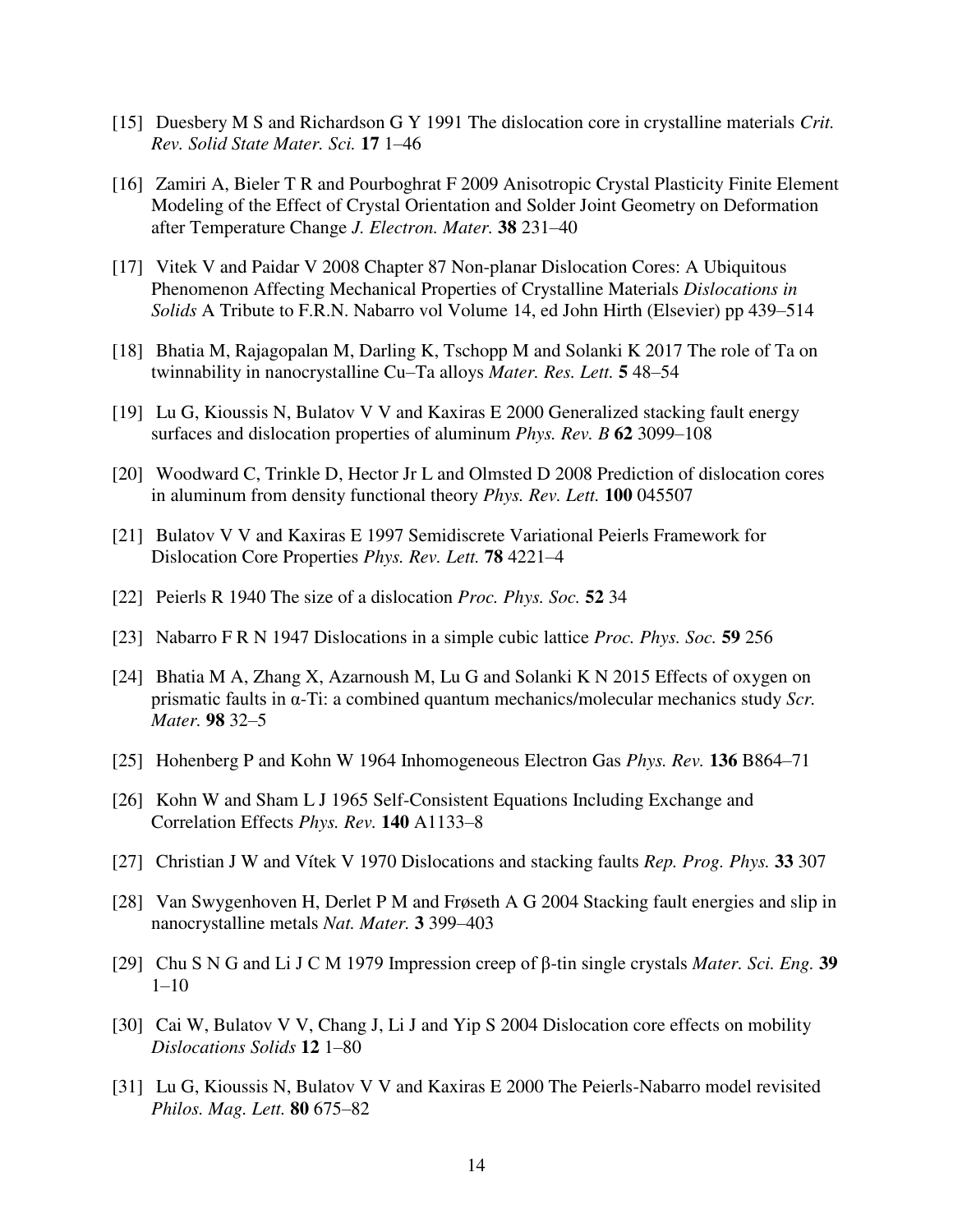- [32] Nagasaka M 1989 Temperature Dependence of Plastic Deformation in White Tin Single Crystals *Jpn. J. Appl. Phys.* **28** 446
- [33] Hirth J and Lothe J 1968 *Theory of Dislocations, 780 pp* (McGraw-Hill, New York)
- [34] Joós B and Duesbery M S 1997 The Peierls Stress of Dislocations: An Analytic Formula *Phys. Rev. Lett.* **78** 266–9
- [35] Telang A U and Bieler T R 2005 The orientation imaging microscopy of lead-free Sn-Ag solder joints *JOM* **57** 44–9
- [36] Honda K 1978 Configurations, Formation and Burgers Vector of Coupled Dislocations Straddling a Polygon Wall in White Tin Single Crystals *Jpn. J. Appl. Phys.* **17** 33
- [37] Honda K 1987 Dislocation Reactions in a Boundary of a White Tin Crystal *Jpn. J. Appl. Phys.* **26** 637
- [38] Vook R W 1964 Dislocations in evaporated single crystal tin films *Acta Metall.* **12** 197– 207
- [39] Duzgun B and Aytas I 1993 Investigation of Operative Slip System in β-Sn Single Crystal and the Relation between the Crystal Orientation and the Slip Systems *Jpn. J. Appl. Phys.* **32** 3214
- [40] M. Lorenz 1968 Plasticity of single crystals of white tin *Z. Für Met.* **59** 419–25
- [41] Fujiwara M 1997 Deformation anisotropy of β-Sn crystals by microindenter *Mater. Sci. Eng. A* **234**–**236** 991–5
- [42] Yin B, Wu Z and Curtin W A 2017 Comprehensive first-principles study of stable stacking faults in hcp metals *Acta Mater.* **123** 223–234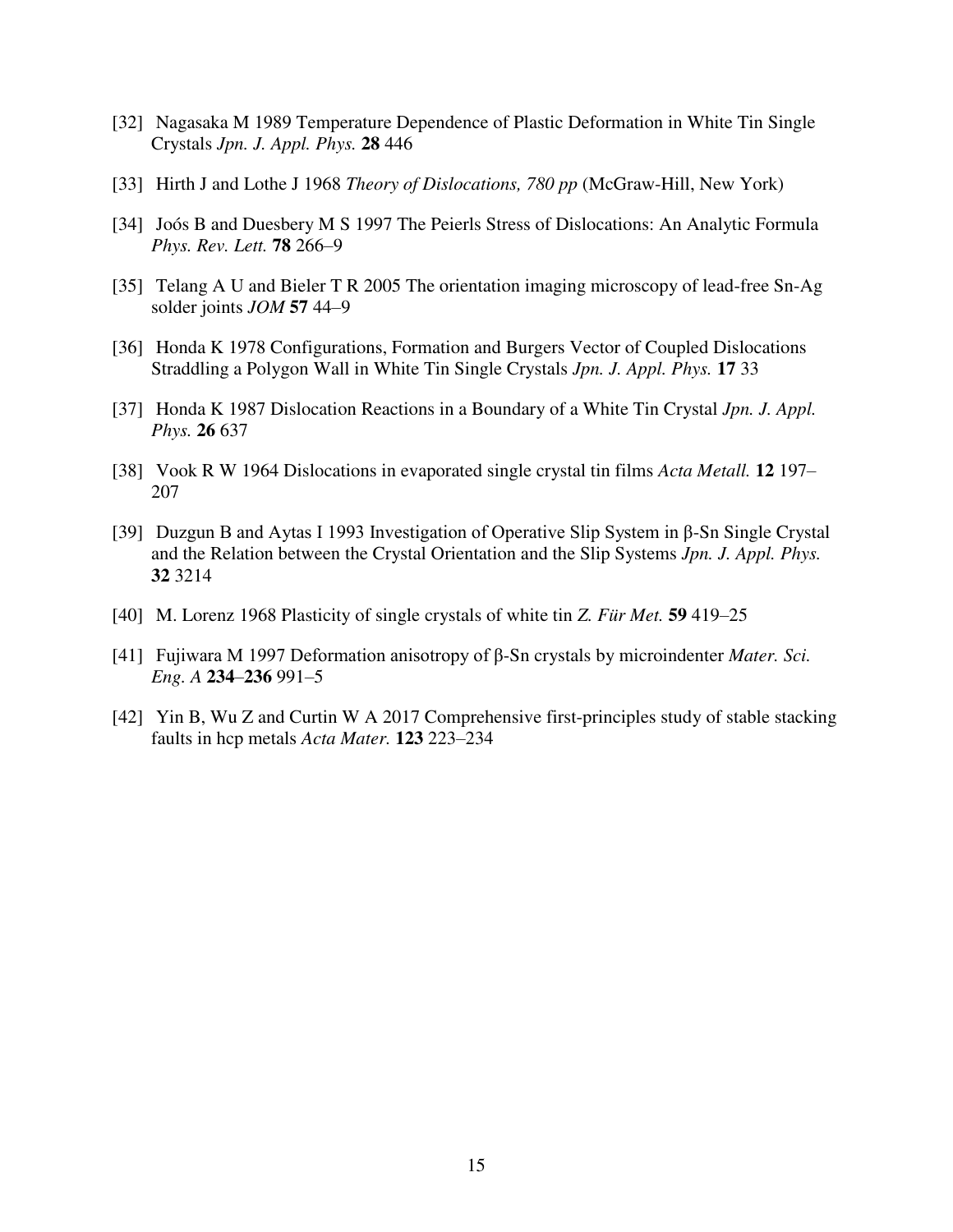| <b>Slip system</b>                             | $\gamma_{usf}$ (eV/Å <sup>2</sup> ) x10 <sup>-3</sup> $\gamma_{isf}$ (eV/Å <sup>2</sup> ) x10 <sup>-3</sup> |                              | <b>Y</b> ratio |
|------------------------------------------------|-------------------------------------------------------------------------------------------------------------|------------------------------|----------------|
|                                                |                                                                                                             |                              |                |
| ${100}\times011$                               | 12.9                                                                                                        | 4.3                          | 0.33           |
| ${100}\times010$                               | 14.6                                                                                                        | 7.3                          | 0.50           |
| ${100}$ < 001>                                 | 12.4                                                                                                        | $\qquad \qquad \blacksquare$ | -              |
| ${110}\overline{\smash{\big\{110\}}\smash{5}}$ | 27.0                                                                                                        | 13.4                         | 0.49           |
| ${110}\times001$                               | 13.4                                                                                                        |                              |                |
| ${110}\overline{\smash{\big\{111\big\}}}$      | 24.2                                                                                                        | $\overline{\phantom{a}}$     |                |
| ${101}$ <010>                                  | 19.0                                                                                                        | 11.8                         | 0.62           |
| ${101}\overline{501}$                          | 7.3                                                                                                         | 7.0                          | 0.96           |
| ${101}\times11\overline{1}$                    | 14.9                                                                                                        |                              |                |

**Table 1:** The unstable stacking fault energy  $(\gamma_{usf})$ , the stable stacking fault energy (i.e., the intrinsic stacking fault energy,  $\gamma_{isf}$ ) and the ratio  $\gamma_{ratio} = \gamma_{isf}/\gamma_{usf}$  for nine different slip systems in β-Sn.

**Table 2:** Core width and Peierls stress of four dislocations (screw, 30º, 60º and edge dislocations) on the {100}, {101} and {110} planes.

| <b>Dislocation</b> |         | Core width $(\AA)$ |         | Peierls stress (MPa) |         |         |
|--------------------|---------|--------------------|---------|----------------------|---------|---------|
|                    | ${100}$ | ${101}$            | ${110}$ | ${100}$              | ${101}$ | ${110}$ |
| <b>Screw</b>       | 2.5     | $1.1\,$            | 3.2     | 192                  | 365     | 295     |
| $30^{\circ}$       | 3.1     | 2.0                | 3.8     | 45                   | 50      | 40      |
| $60^{\circ}$       | 3.3     | 2.1                | 3.9     | 80                   | 140     | 71      |
| Edge               | 3.8     | 2.2                | 4.1     | 32                   | 38      | 33      |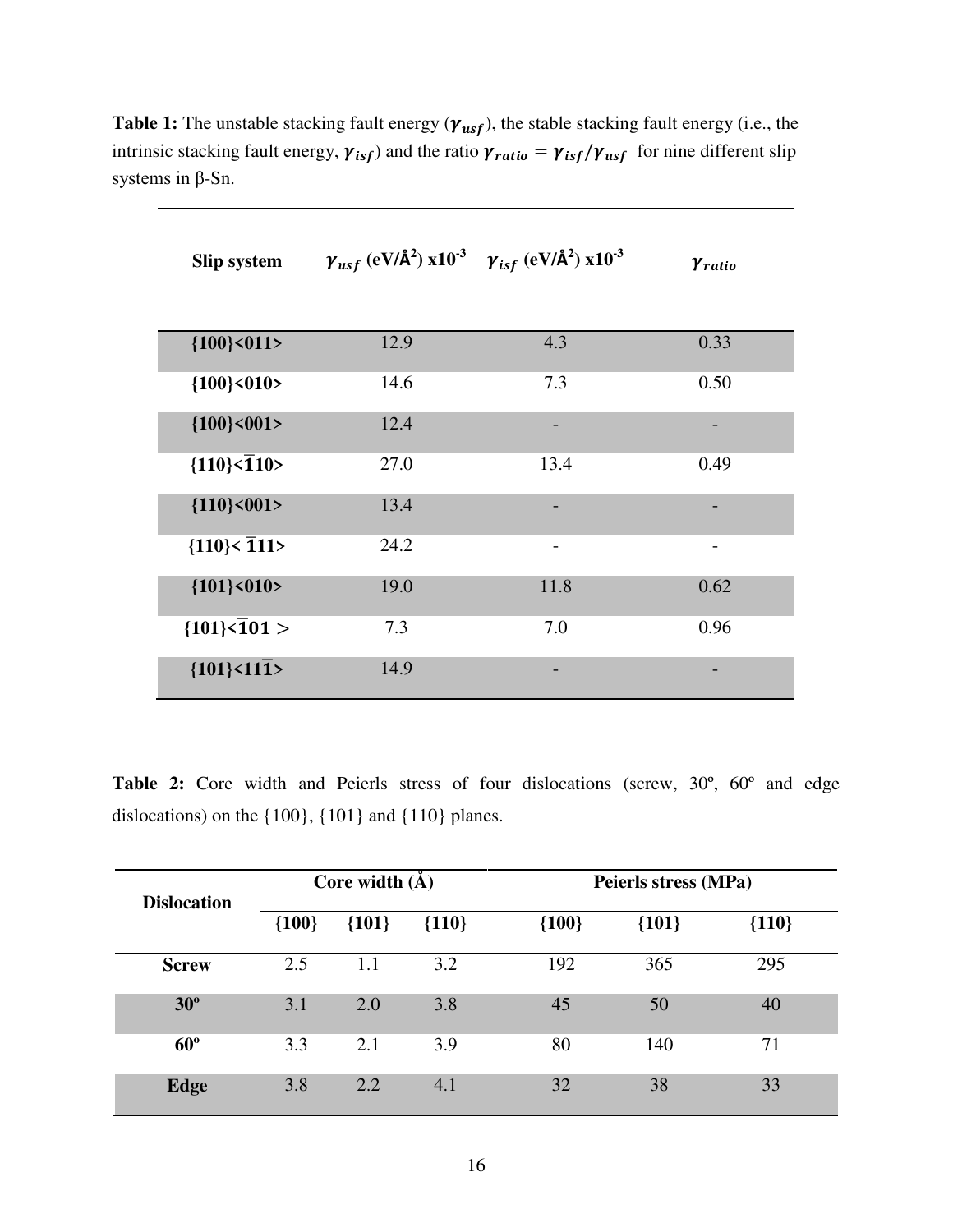| <b>Planes</b>  | ${100}$ | ${101}$ | ${110}$ |
|----------------|---------|---------|---------|
| $\mathbf{C}_1$ | $2\pi$  | $\pi/2$ | $2\pi$  |
| $\mathbf{C}_2$ | $-8.6$  | $-5.3$  | $-5.1$  |

**Table 3:**  $C_1$  and  $C_2$  constants for each plane



**Figure 1:** The GSF energy curves for a) (100), b) (101) and c) (110) planes in  $(eV/A<sup>2</sup>)$  obtained from DFT calculations.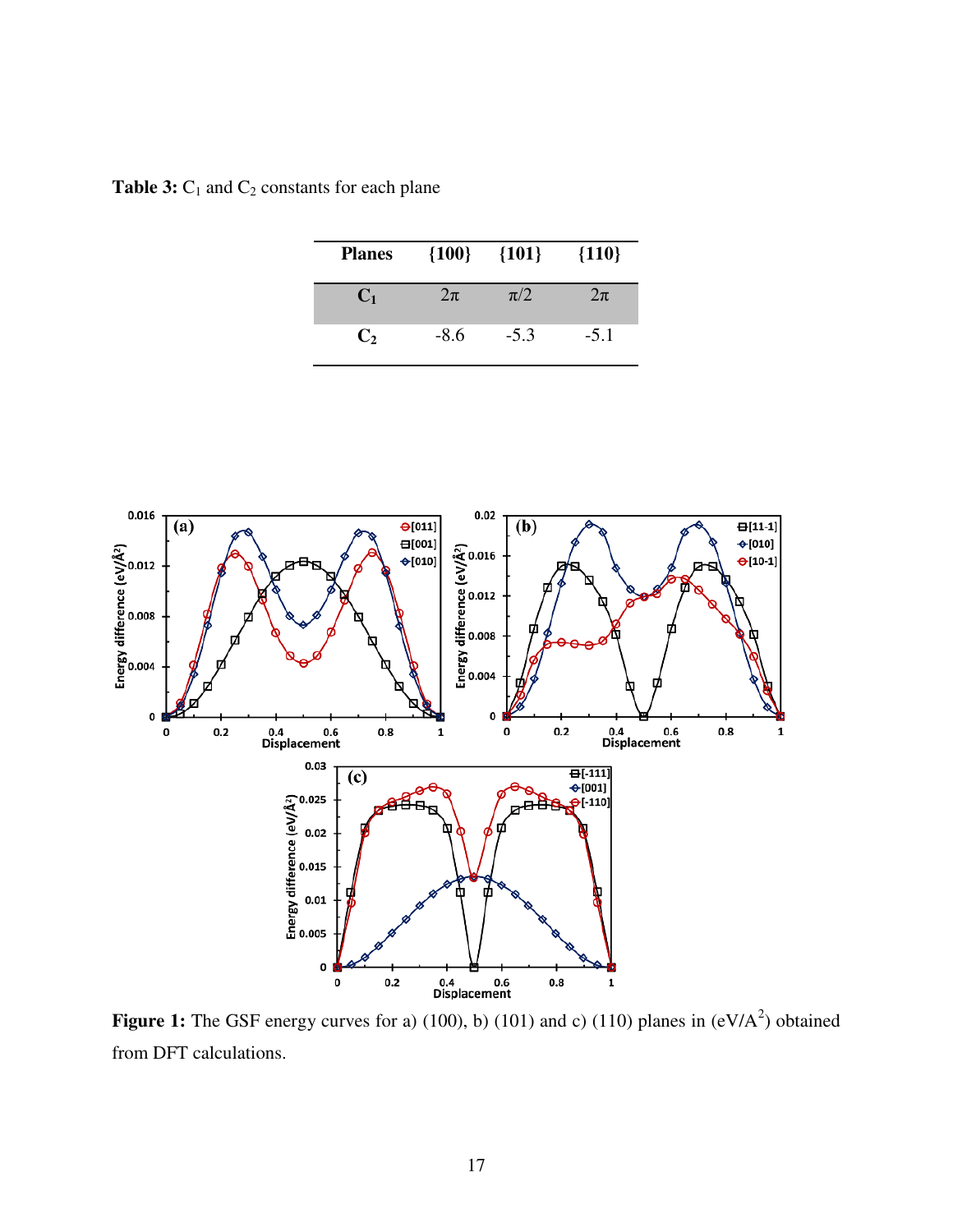

Figure 2: The disregistry vector and dislocation density for (a) and (c) the screw (0<sup>°</sup>) and 60<sup>°</sup> dislocations, respectively, and (b) and (d) the 30˚ and edge (90˚) dislocations, respectively, on a {100} plane.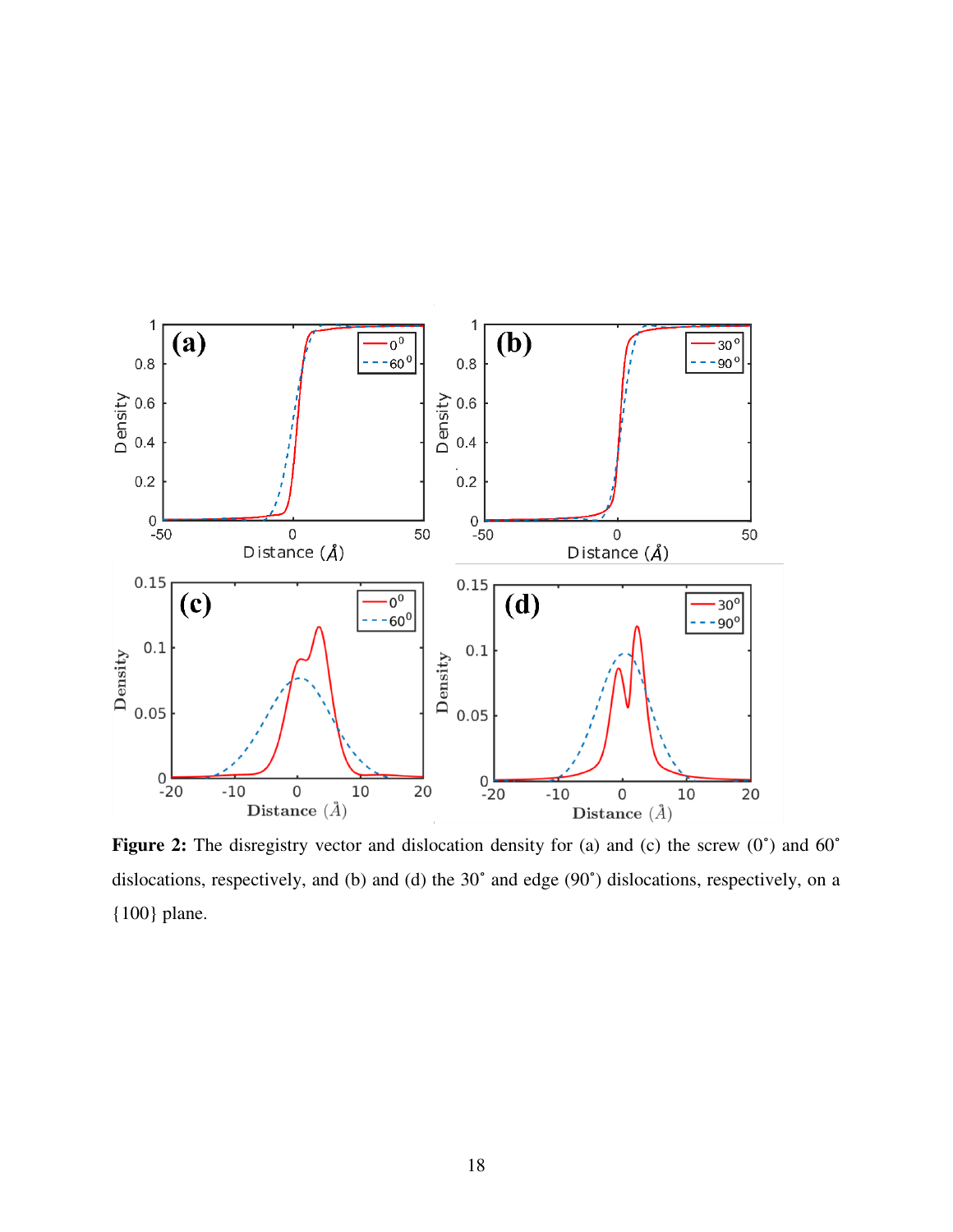

**Figure 3:** The core energy, elastic energy and misfit energy as a function of dislocation orientations along: a) the {100} plane, b) the {101} plane and c) the {110} plane.